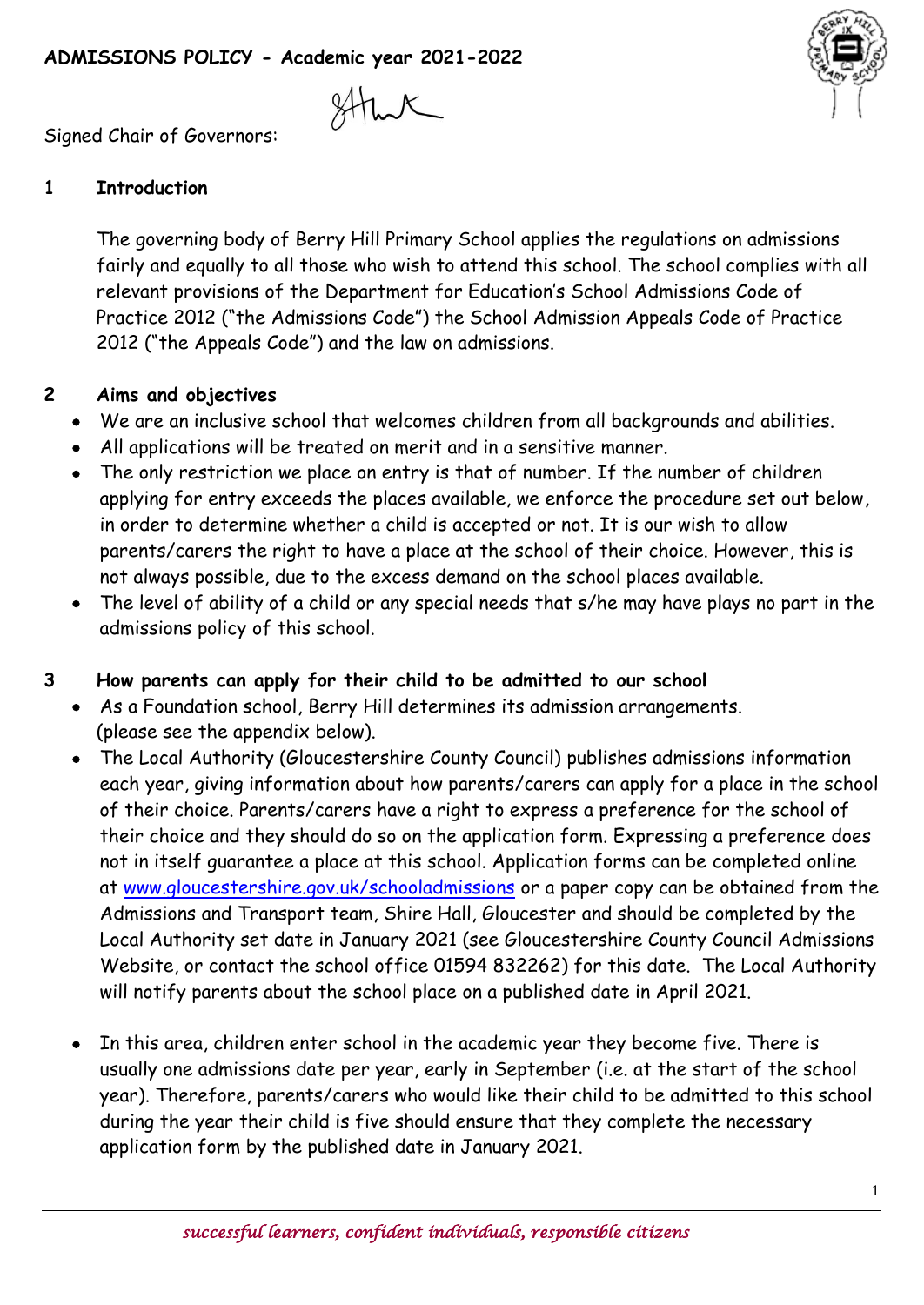## **Admission of Summer Born Children for Reception Entry for Berry Hill Primary school (BHPS)**

The Governing Body of BHPS acknowledges the updated advice from the Department of Education that parents/carers of "summer born" children (born between 1 April and 31 August) may request to start the Reception Class of a school a whole academic year later. The Governing Body will make a decision on behalf of BHPS School. We follow the Local Authority process which states that parents can only apply for a Reception place at a school once, and must apply for a place during the standard application process timeline for their chronological year group, stating their reasons for requesting deferred entry to the following year. The Governing Body will decide whether the deferred entry can be approved for the school.

### **Normal Admission Round**

The term 'normal admissions round' refers to all applications for admission to the main year of entry of the school i.e. Reception for Infant and Primary Schools. Applications made during the normal admissions round will be made in advance of the academic year in which the child is due to start at the new school. Children are entitled to a full-time place, however, may attend part-time until later in the school year but not beyond the point at which they reach compulsory school age.

### **4 Admission appeals**

- If we do not offer a child a place at this school, it is because to do so would prejudice the education of other children by allowing the numbers of children in the school to increase too much.
- If parents/carers wish to appeal against a decision to refuse entry, they can do so by writing to the Governing Body using the appropriate form available from school on request. All appeals by parents who have been refused a place at our school and who wish to appeal against this decision are considered by an appeals panel that is independent of the school. An appeals panel's decision is binding for all parties concerned. If the appeals panel decides that we should admit a child to our school, then we will accept this and continue to do all we can to provide the best education for all the children at our school.
- Details of the statutory appeals process can be found at; [https://www.gov.uk/government/uploads/system/uploads/attachment\\_data/file/275897](https://www.gov.uk/government/uploads/system/uploads/attachment_data/file/275897/school_admission_appeals_code_1_february_2012.pdf) [/school\\_admission\\_appeals\\_code\\_1\\_february\\_2012.pdf](https://www.gov.uk/government/uploads/system/uploads/attachment_data/file/275897/school_admission_appeals_code_1_february_2012.pdf) and further information for parents at;<https://www.gov.uk/schools-admissions/appealing-a-schools-decision>
- For any child who is not accepted into the school, the parent/carer may request that they are placed on a waiting list. Waiting lists are held until December then they will need to re-apply to remain on the list. Please note that any child on the waiting list may still be subject to the prioritised admissions criteria as listed below in the Appendix.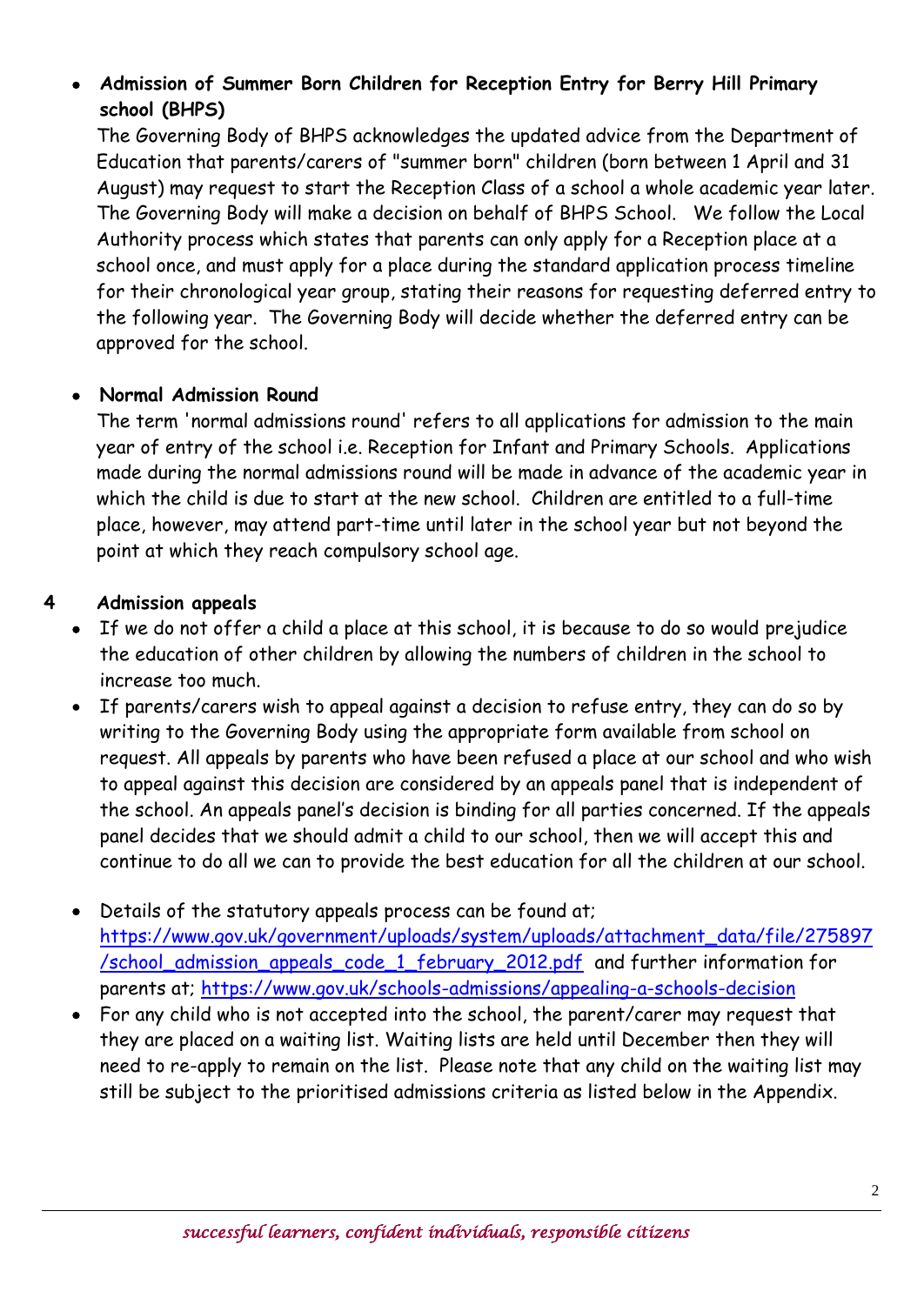## **5 The standard admissions number of Berry Hill Primary School**

 The standard number is the number of children the school can accommodate. The standard number for our school is **30** in each class.

### **6 Infant class size**

 We teach infant children (aged five to seven) in classes that have a maximum number of 30 children, unless required by regulation (ref Appendix – Admission criteria 1).

# **7 Review**

 This policy will be reviewed annually in the light of any changed circumstances in our school or the local area.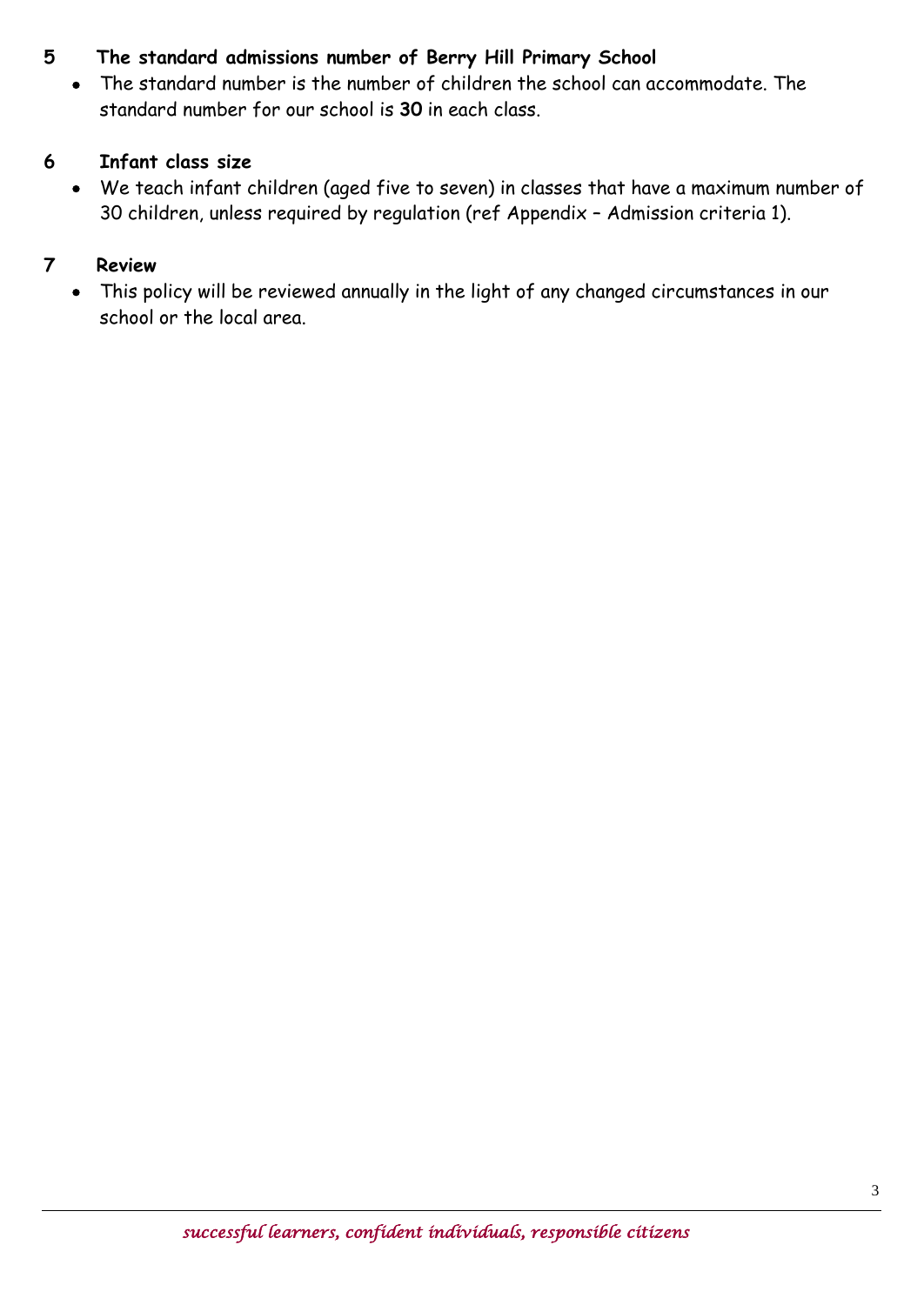### **Appendix**

#### **Berry Hill Primary School admission criteria**

For admission to Reception, parents/carers must submit their online application or Common Application Form stating their preferred schools to the Admissions and Transfer Team no later than the Local Authority published admissions date in January 2020.

Where applications for admission exceed the number of places available (both in the normal round of admissions and for in-year admissions), the following criteria will be applied, in the order set out below, to decide which children to admit:

**Any child with a statement of Special Educational Needs (SEN) or Educational Health Care plan (EHC)** which names the school will be admitted even if the school is full.

- 1. **Looked After Children – Children in Care**.
- Looked After Children/Previously Looked After Children Definition:

A 'looked after child' ( 1 ) or a child who was previously looked after but immediately after being looked after became subject to an adoption ( 2 ) child arrangements order (residency order) ( 3 ) or special guardianship order ( 4) .

(1)A 'looked after child' is a child who is (a) in the care of a local authority, or (b) being provided with accommodation by a local authority in the exercise of their social services functions (see the definition in Section 22(1) of the Children Act 1989) at the time of making an application to a school. In Gloucestershire, such children are referred to as Children in Care.

- This includes children who were adopted under the Adoption Act 1976 (see section 12 adoption orders) and children who were adopted under the Adoption and Children's Act 2002 (see section 46 adoption orders).
- Under the provisions of s.12 of the Children and Families Act 2014, which amend section 8 of the Children Act 1989, residence orders have now been replaced by child arrangements orders.
- See Section 14A of the Children Act 1989 which defines a 'special guardianship order' as an order appointing one or more individuals to be a child's special guardian (or special guardians). Where the child is in Public Care (Looked After Children). The highest priority for admission must be given to looked after children' or children who were previously looked after but immediately after being looked after became subject to an adoption, residence or special guardianship order.
- **2. Children who will have siblings attending the school at the time the applicant child is admitted.**

Sibling definition: sibling refers to brother or sister, half brother or sister, adopted brother or sister, step brother or sister, or the child of the parent/carer's partner as well as children who are brought together as a family by a same sex civil partnership. In